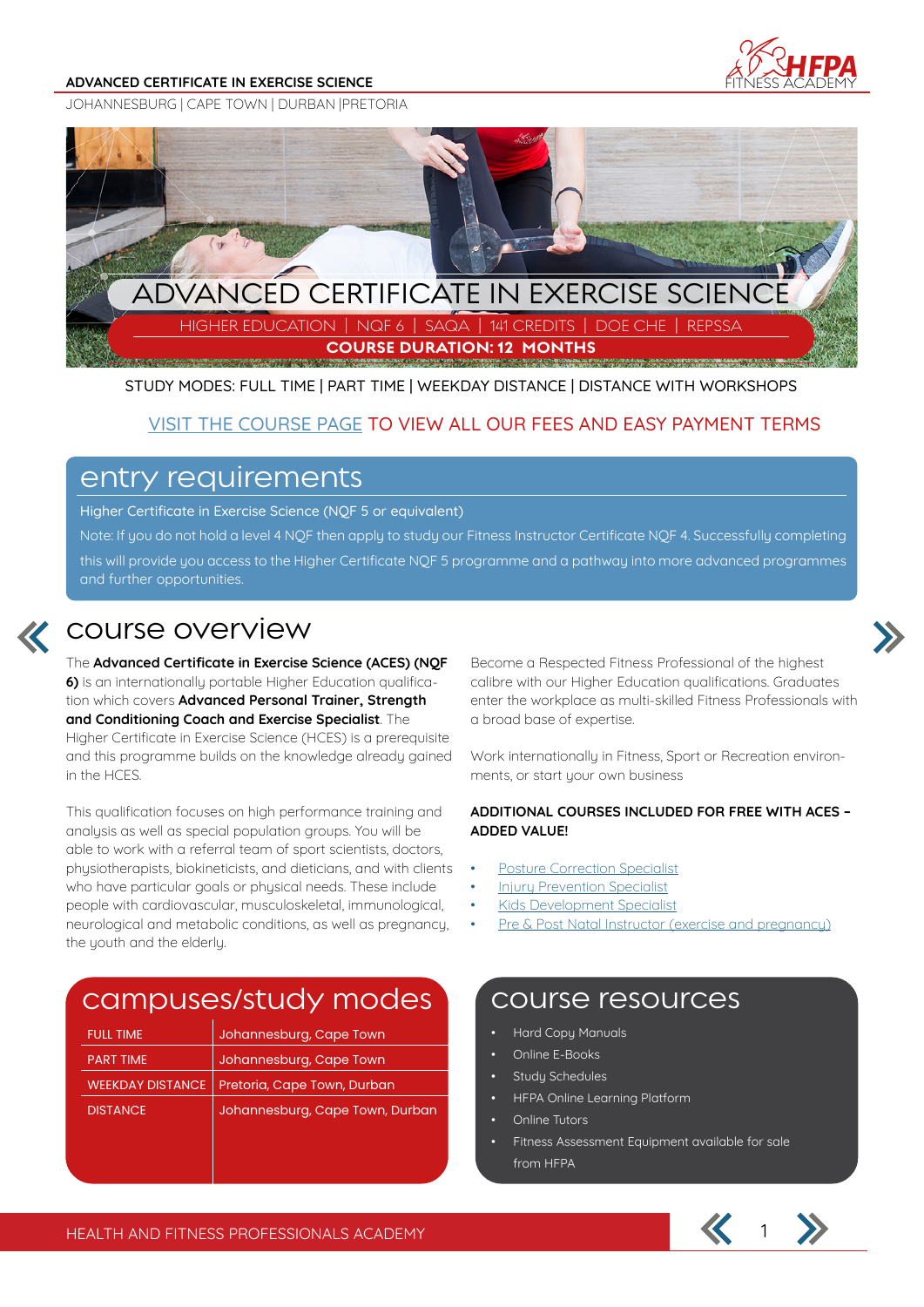K

| <b>EXERCISE PHYSIOLOGY</b>                                 |                                                                                     |
|------------------------------------------------------------|-------------------------------------------------------------------------------------|
| <b>Functional Anatomy</b>                                  | Neural system in Movement<br>$\left( 4\right)$                                      |
| <b>Bioenergetics</b>                                       | 6                                                                                   |
| $\mathbf{2}$                                               | Physiological Adaptations to Exercise                                               |
| $\left( 3 \right)$                                         | 6                                                                                   |
| The Endocrine System                                       | <b>Kinesiological Analysis</b>                                                      |
| <b>SPORTS TRAINING</b>                                     |                                                                                     |
| Individualised exercise programmes                         | Sport Skills                                                                        |
| 0                                                          | 6                                                                                   |
| Flexibility                                                | Entrepreneurship of a sports                                                        |
| $\mathbf{2}$                                               | $\left[6\right]$                                                                    |
| Anaerobic and Aerobic exercise prescription                | conditioning facility                                                               |
| 3.                                                         | (7)                                                                                 |
| Energy expenditure                                         | Periodisation                                                                       |
| $\mathbf{A}$                                               | $\left( \begin{array}{c} 8 \end{array} \right)$                                     |
| <b>PREHABILITATION</b>                                     | <b>SPECIAL CONSIDERATIONS</b>                                                       |
| The Sports Medicine Team                                   | <b>Health Risks and Exercise</b>                                                    |
| (1)                                                        | 0                                                                                   |
| $\mathbf{2}$                                               | $\mathbf{2}$                                                                        |
| Injuries and Healing                                       | Special populations:                                                                |
| Aqua Programming<br>3                                      | Weight Reduction   Insulin Resistance<br>Cardiac Health   HIV/Aids<br>$\bullet$     |
| Psychological Considerations with Injuries<br>$\mathbf{A}$ | The elderly & The youth   Prenatal<br>٠<br>Amputee   SCI Exercise Prescription<br>٠ |
| <b>EXERCISE PSYCHOLOGY</b>                                 | <b>EXERCISE NUTRITION</b>                                                           |
| Communication                                              | <b>Foundations of Nutrition</b>                                                     |
| O                                                          | $\mathbf \Omega$                                                                    |
| PA and Psychological Well-Being                            | <b>Nutritional Factors</b>                                                          |
| $\left( 2\right)$                                          | $\mathbf{2}$                                                                        |
| 6                                                          | Nutrition and Performance                                                           |
| <b>Stress Management</b>                                   | 61                                                                                  |
| Performance Psychology of Athletes                         |                                                                                     |
| <b>EXERCISE ASSESSMENT</b>                                 |                                                                                     |
| Principles of Assessment and                               | Flexibility                                                                         |
| 0                                                          | $\left( 6\right)$                                                                   |
| $\left( 2\right)$                                          | $\boldsymbol{a}$                                                                    |
| Evaluation                                                 | <b>Balance</b>                                                                      |
| Pre-Participation Screening                                | Muscular Strength                                                                   |
| $\mathbf{3}$                                               | $\mathbf{8}$                                                                        |
| <b>Body composition</b>                                    | <b>Endurance Tests</b>                                                              |
| $\left( 4 \right)$                                         | $\bullet$                                                                           |
| 6                                                          | <b>10</b>                                                                           |
| Posture                                                    | Prehabilitation and Sport Specific Assessments                                      |
| PRACTICAL MANUAL                                           |                                                                                     |
| Prehabilitation                                            | 6                                                                                   |
| $\left( 1\right)$                                          | Agility                                                                             |
| $\mathbf{2}$                                               | <b>Injury Prevention</b>                                                            |
| Power                                                      | $\left( 6\right)$                                                                   |
| Plyometrics                                                | Powerlifting and Weight Lifting Training Techniques                                 |
| 3.                                                         | 7                                                                                   |

### **PRACTICAL TRAINING & EXPERIENTIAL LEARNING**

Comprehensive, hands-on, practical tuition offered nationally from HFPA campuses and support centres. Practical Training is also catered for on the HFPA Online Learning Platform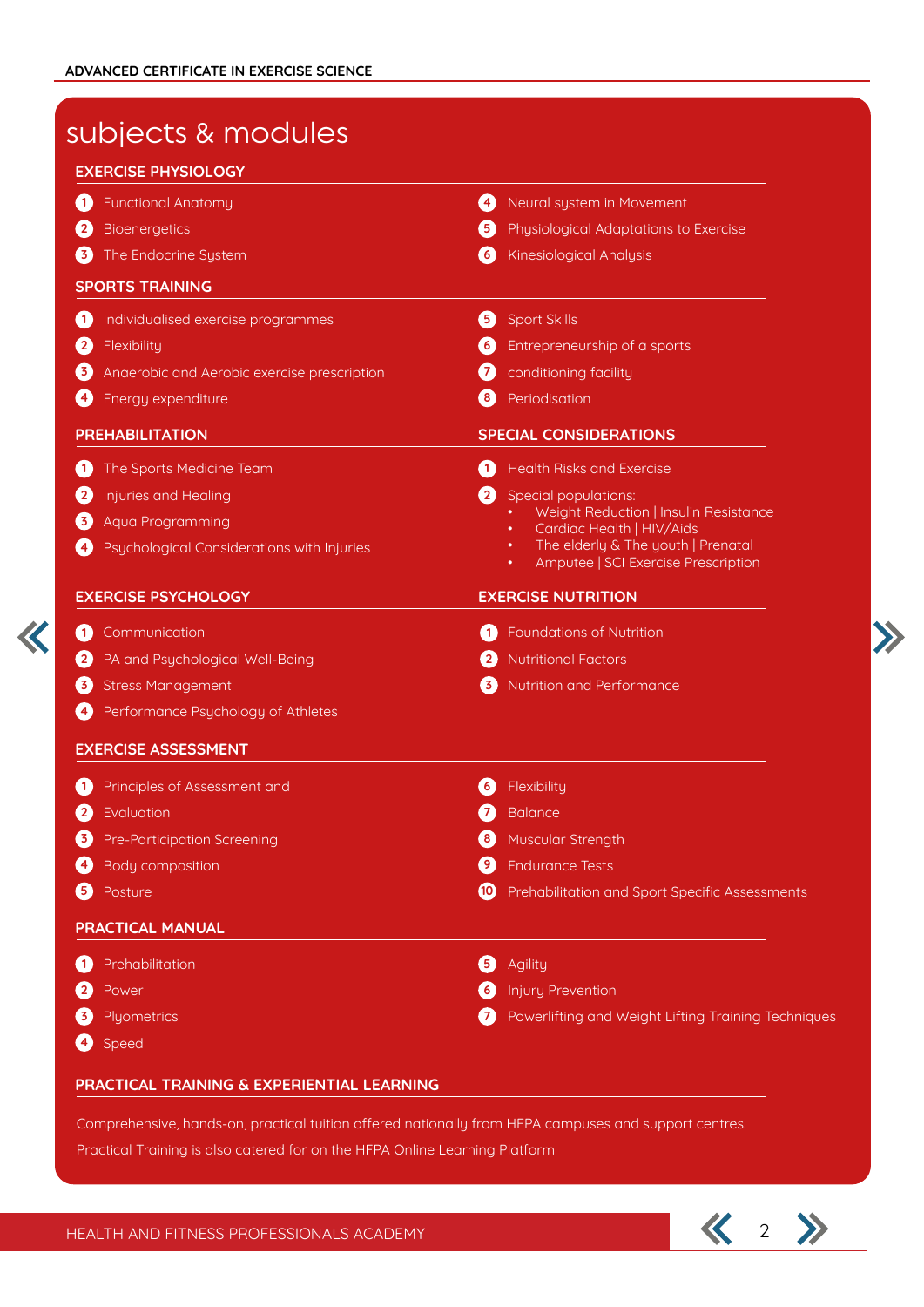### accreditation

- SAQA Registered Full Qualification
- NQF level 6 on the National Qualifications Framework
- Registered by the Department of Education (DOE) and accredited by the Higher Education Quality Controls & Training Committee (HEQCTO) and the Council for Higher Education (CHE)
- Recognised and registered with REPSSA (Register of Exercise Professionals South Africa). REPSSA is part of ICREPS (International Confederation of Registers for Exercise Professionals). The Personal Trainer Certificate is internationally portable enabling graduates to work anywhere in the world

### why should you choose higher education?

Internationally, Higher Education qualifications are recognised and understood to be of a high standard and delivered by a competent, registered Higher Education Institution. (Better employment opportunities)

With a Higher Education Qualification there is an easier transition into university degree programmes for those who wish to further their studies. The HFPA Advanced Certificate in Exercise Science is registered at an NQF level 6. (most other Advanced PT courses are on NQF 5)

Higher Education Institutions are required to ensure support structures and service are at a particular level. This provides for a good study experience and better results.

# learning outcomes

Successful learners will be able to:



- Explain the physiological adaptations of the musculoskeletal and endocrine systems to aerobic and anaerobic exercise
- Develop training programmes to optimise the physiological responses of the body systems to exercise
- Use a kinesiological analysis to develop a training programme which addresses the specific needs of a given individual
- Design and demonstrate periodised conditioning and skills programmes which are tailored to meet the specific needs of sports persons
- Implement, monitor and modify exercise programmes to prevent injury
- Design and demonstrate programmes which are tailored to meet the specific needs of special population clients
- Range of special needs includes, but is not limited to: Diabetes, weight reduction, Parkinson's disease, HIV and AIDS, Cardiac disease and locomotor disability
- Define and implement appropriate nutritional guidelines to enhance sports performance for athletes
- Demonstrate knowledge of the fitness conditioning environment and the context in which physical activity takes place
- Demonstrate an understanding of how to manage, project and conduct oneself in a professional manner within the sports and fitness context

# learning pathways

- National Certficiate in Sports Management
- Nutrition Advisor
- Advanced Diploma in Nutritional Therapy (UK)

# description of modes of delivery

#### **FULL TIME PROGRAMME**

- Programmes are offered over an Academic Year
- Students attend weekday lectures and workshops at HFPA Campuses as per the course calendar
- Students benefit from Course Leaders and Presenters who guide them through the course
- Full Time programmes include extra courses and industry exposure which provide broader skills and therefore